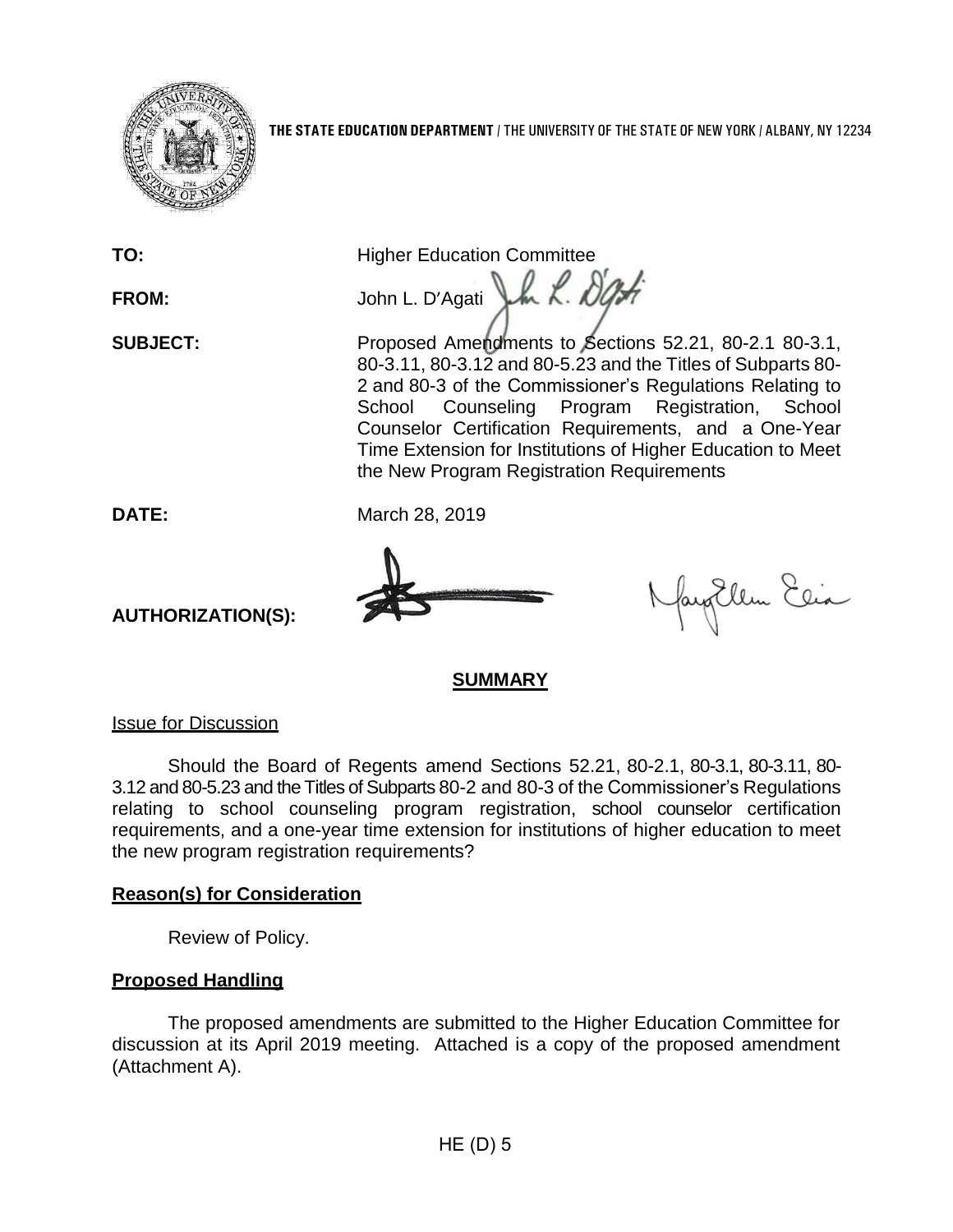### **Procedural History**

A Notice of Proposed Rule Making will be published in the State Register on April 24, 2019. Supporting materials for the proposed amendment are available upon request from the Secretary to the Board of Regents.

### **Background Information**

 $\overline{a}$ 

In October 2013, the P-12 Office of Student Support Services (SSS) and the Office of Higher Education (OHE) came before the Board with a discussion item relating to current requirements for school counselors. The discussion focused on a range of issues related to the requirements for the preparation of school counselors and their ongoing work and responsibilities in schools. At that meeting, the Board directed the Department to establish an advisory team, the School Counselor Advisory Council (SCAC), comprised of practicing school counselors, school counselor educators from institutions of higher education (IHEs) with programs leading to certification in school counseling, union personnel and school social workers and school psychologists to assist the Department in developing program regulations.

In February 2015, the SCAC met to review recommendations for regulatory revisions and provided comments on a draft memo to be sent to deans of school counseling programs. The memo was sent to the deans in April 2015 and included the SCAC's recommendations and asked for feedback through an anonymous survey. OHE staff reviewed the feedback and incorporated it into recommended regulatory revisions.

At its September 2015 meeting, the Board of Regents directed Department staff to move ahead with proposed amendments to Part 80 and Sections 52.21 and 100.2(j) of the Commissioner's Regulations. A Notice of Proposed Rule Making was published in the State Register on February 10, 2016. During the public comment period, the Department received nearly 1,000 comments from the field. Based on this feedback, the Regents made several revisions to the regulations and the revised regulations were reposted in the State Register several times and were adopted by the Board of Regents at its May 2017 meeting and became effective July 1, 2017.

Section 52.21(d) of the Commissioner's Regulations requires IHEs with registered school counseling programs to revise their programs to meet the new program registration requirements by September 1, 2020. The revised programs will lead to Initial and/or Professional certificates that will become available on September 2, 2022.<sup>1</sup>

<sup>1</sup> The School Counselor certificate types currently available are Provisional and Permanent certificates. Part 80 of the Commissioner's Regulations prohibits candidates from applying for a Provisional certificate in school counseling effective September 2, 2022.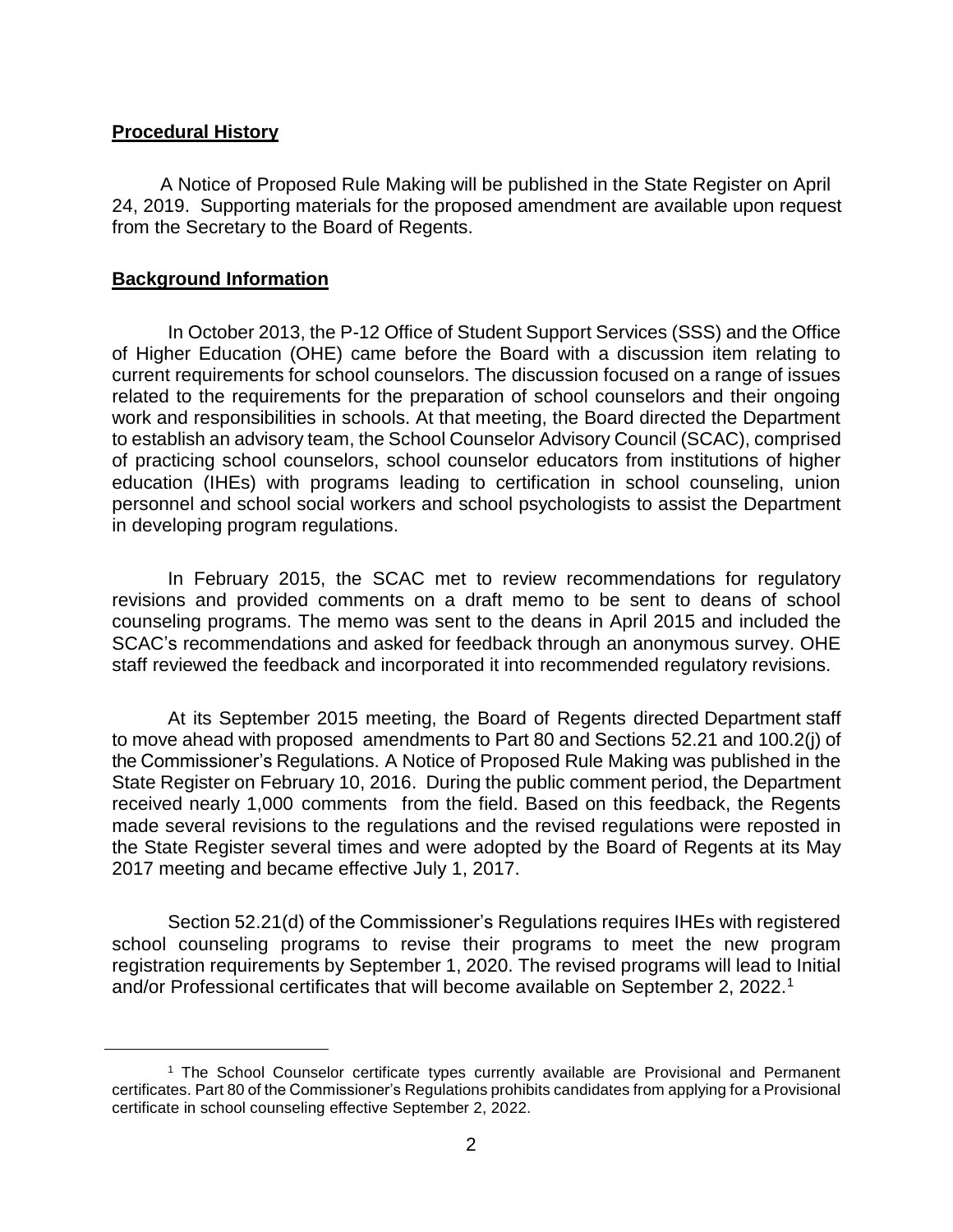After the Section 52.21(d) Regulations for registered programs leading to school counseling certification were adopted, a new School Counselor Workgroup (Workgroup) was formed to assist Department staff in developing a guidance document for reregistering existing programs and registering new school counseling programs. Workgroup members asked the Department for a two-year extension to implement the new regulations – from September 1, 2020 to September 1, 2022 – so they could have more time to develop and move the new school counseling programs through their IHEs' approval processes and to submit them to the Department for registration.

In addition, the Workgroup posited that requiring only six of the eight school counseling core content areas in the 48-semester hour initial certification programs would not sufficiently prepare their candidates to work as new school counselors in P-12 schools. They proposed to the Department that 48-semester hour programs leading to initial certification include all eight core content areas, and 60-semester hour programs leading to initial and professional certification in school counseling include a minimum of 48-semester hours of graduate study in all eight core content areas.

In mid-2018, the Department's Office of Student Support Services issued comprehensive guidance on the new Section 100.2(j) of the Commissioner's Regulations pertaining to school counseling in P-12 schools. The guidance noted, "*It is important to utilize standards for all three domains of the school counseling program: career/college readiness, academic skills development and social/emotional development*." This guidance reinforces the Workgroup's recommendation that all eight core content areas be included in 48-semester hour initial certification programs.

## **Proposed Amendment**

The Department is proposing that Section 52.21 be revised to require all 48 semester hour programs leading to initial certification in school counseling and 60 semester hour programs leading to initial and professional certification in school counseling include a minimum of 48-semester hours of graduate study in all eight core content areas. In addition, the Department is proposing that 12-credit programs leading to professional certification include 12 semester hours of graduate study in any of the eight core content areas. The Department also proposes removing the phrase "subareas as further defined in guidance" from the Regulations because the eight core content areas listed in the Regulations already include a description of the subareas. Finally, the proposal includes revising the Initial and Professional certificate coursework requirements through the individual evaluation certification pathway to align with the changes in the program registration requirements.

The Department also proposes extending:

• the implementation date for registered programs to comply with Commissioner's Regulations for programs leading to Initial and Professional certification in school counseling from September 1, 2020 to September 1, 2021 to allow for additional time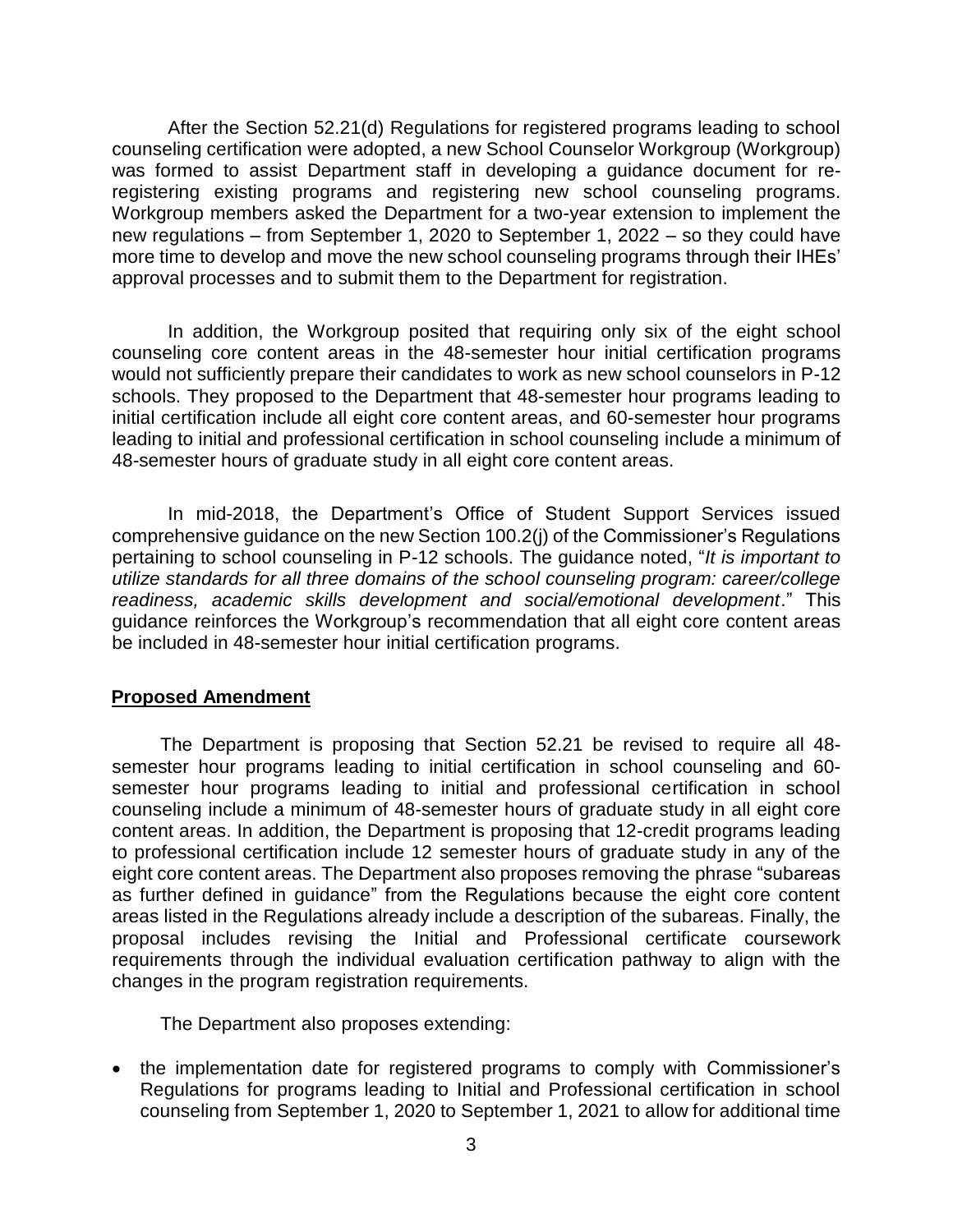to meet these revised regulations;

- the effective date by which programs registered on or after that date must meet accreditation requirements from September 1, 2020 to September 1, 2021 to correspond with the proposed one-year implementation extension;
- the date by which candidates can apply and qualify for the Provisional School Counselor certificate and by which candidates with an expired Provisional School Counselor certificate can apply for a Permanent School Counselor certificate from September 2, 2022 to February 2, 2023; and
- the date by which candidates applying for certification in school counseling must meet the new Initial or Professional certificate requirements from September 2, 2022 to February 2, 2023, unless they hold a valid Provisional certificate and meet all requirements for the Permanent certificate while under a valid Provisional certificate.

Candidates who hold a valid Provisional certificate and meet all requirements for the Permanent certificate while under a valid Provisional certificate will continue to be able to apply for a Permanent School Counselor certificate unless the Department determines to no longer make the Permanent School Counselor certificate available at a future date.

# **Related Regents Items**

October 2013: <http://www.regents.nysed.gov/common/regents/files/1013p12hed2%5B1%5D.pdf>

December 2014:<http://www.regents.nysed.gov/common/regents/files/1214p12hed1.pdf>

June 2015:

<http://www.regents.nysed.gov/common/regents/files/meetings/Jun%202015/615p12hed> [3revised.pdf](http://www.regents.nysed.gov/common/regents/files/meetings/Jun%202015/615p12hed3revised.pdf)

September 2015:

<http://www.regents.nysed.gov/common/regents/files/meetings/Sep%202015/915p12hed> [1.pdf](http://www.regents.nysed.gov/common/regents/files/meetings/Sep%202015/915p12hed1.pdf)

November 2016:<http://www.regents.nysed.gov/common/regents/files/1116p12hed1.pdf>

March 2017:<http://www.regents.nysed.gov/common/regents/files/317brca10.pdf> May 2017: http://www.regents.nysed.gov/common/regents/files/517brca14.pdf

# **Recommendation**

N/A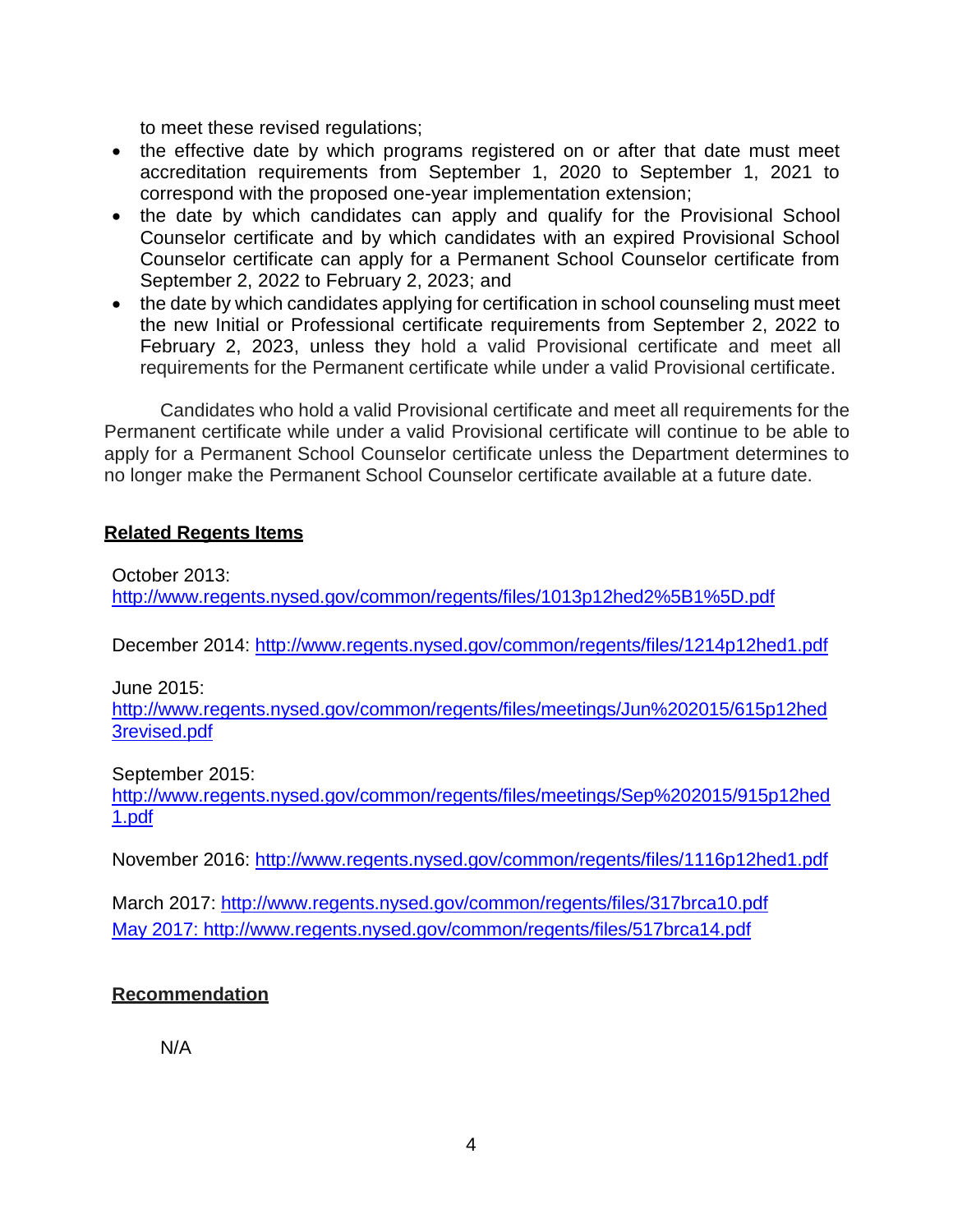## **Timetable for Implementation**

Following the 60-day public comment period required under the State Administrative Procedure Act, it is anticipated that the proposed amendment will be presented to the Board of Regents for adoption at its July 2019 meeting. If adopted at the July 2019 meeting, the proposed amendment will become effective on July 31, 2019.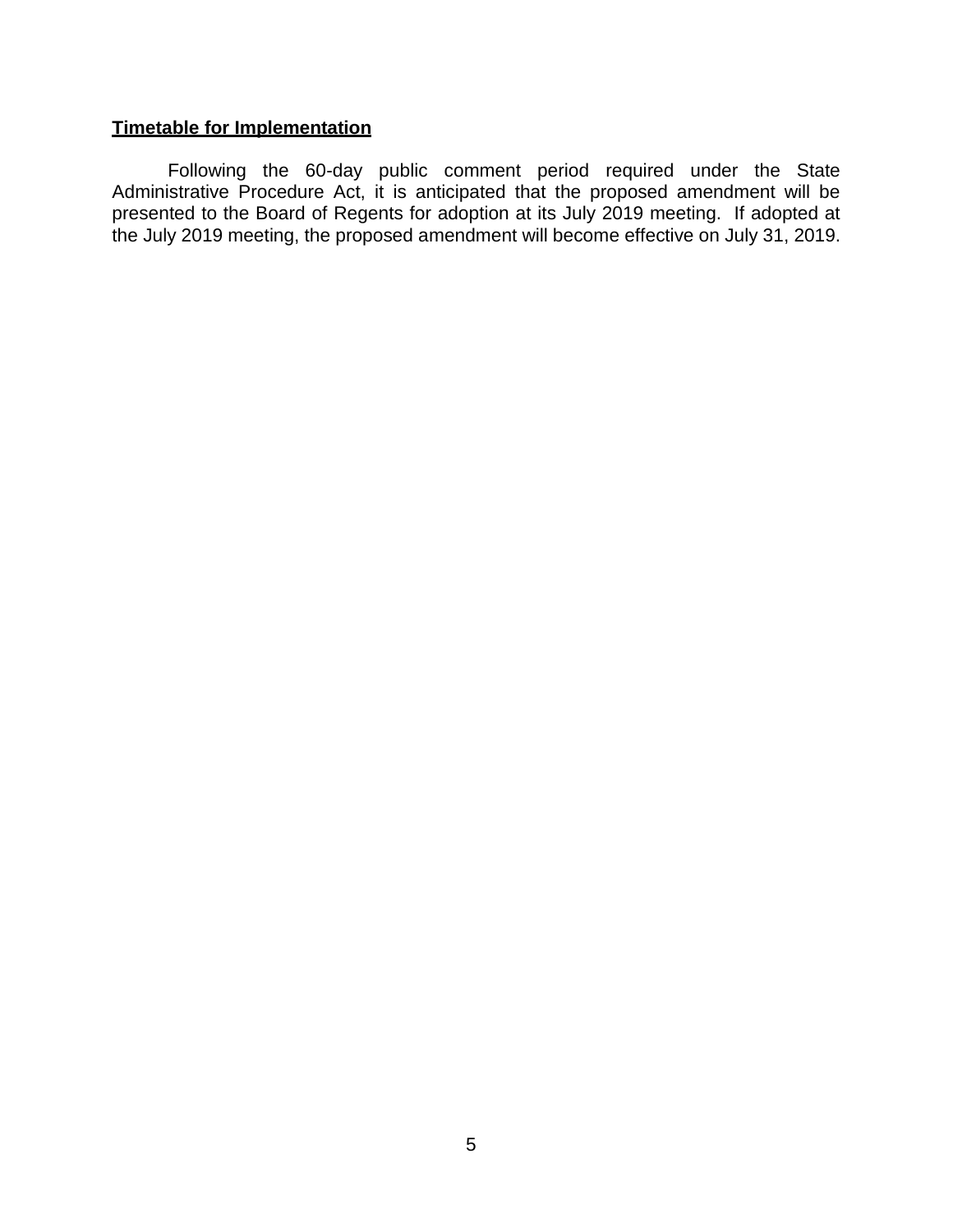#### **Attachment A**

### AMENDMENT TO THE REGULATIONS OF THE COMMISSIONER OF EDUCATION

Pursuant to Education Law sections 101, 207, 210, 215, 305, 3001, 3003, 3006 and 3009.

1. Subdivision (a) of section 52.21 of the Regulations of the Commissioner of Education, shall be amended, to read as follows:

(a) Programs leading to certification in pupil personnel service shall meet the requirements of this subdivision, except that programs leading to initial and/or professional certification in school counseling shall meet the requirements of subdivision (d) of this section by September 1, [2020] 2021. Programs leading to certification in educational leadership service shall meet the requirements of subdivision (c) of this section by September 1, 2004. Prior to September 1, 2004, programs leading to certification in educational leadership service shall meet the requirements of this subdivision or subdivision (c) of this section.

 $(1)$  . . .

 $(2)$  . . .

 $(3)$  . . .

 $(4)$  . . .

 $(5)$  . . .

2. Subdivision (d) of section 52.21 of the Regulations of the Commissioner of Education, shall be amended, to read as follows:

(d) Programs leading to certification as a school counselor. The requirements of this subdivision shall be met by September 1, [2020] 2021 for programs leading to initial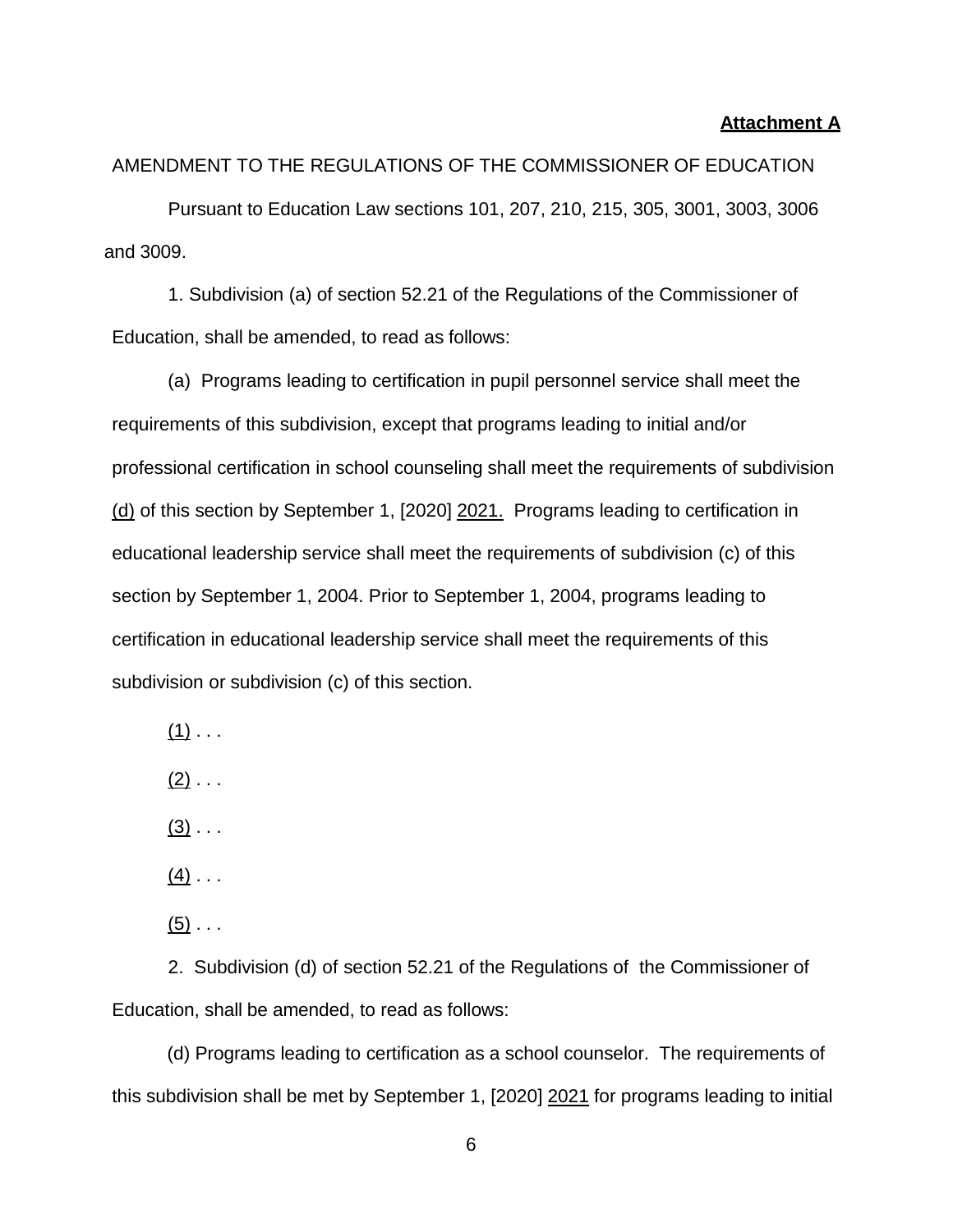certification pursuant to paragraph (2) of this subdivision and/or professional certification in school counseling pursuant to paragraph (3) of this subdivision.

 $(1)$  . . .

(2) Standards for programs leading to initial certification as a school counselor.

In addition to meeting the applicable provisions of this Part, programs leading to initial certification as a school counselor shall be programs leading to a master's degree or higher, which shall include a minimum of 48 semester hours of graduate study, including [but not limited to] the [six] eight core content areas described in subparagraph (i) of this paragraph and shall have a minimum college-supervised practicum of 100 hours and a college-supervised internship of 600 hours as described in subparagraph (ii) of this paragraph.

(i) [Six] Eight core content areas. The program shall include a requirement that the candidate complete study that prepares candidates with knowledge, understanding, and skills in [at least] the following [six] eight core content areas and subareas of school counseling [and the subareas for these core content areas, as further defined by the Commissioner in guidance]:

 $(a)$  ...

 $(b)$ ..

 $(c)$ ...

 $(d)$ . . .

(e) Child growth, development and student learning, including using knowledge of child development, individual differences, learning barriers, and pedagogy to contribute to and support student learning; [and]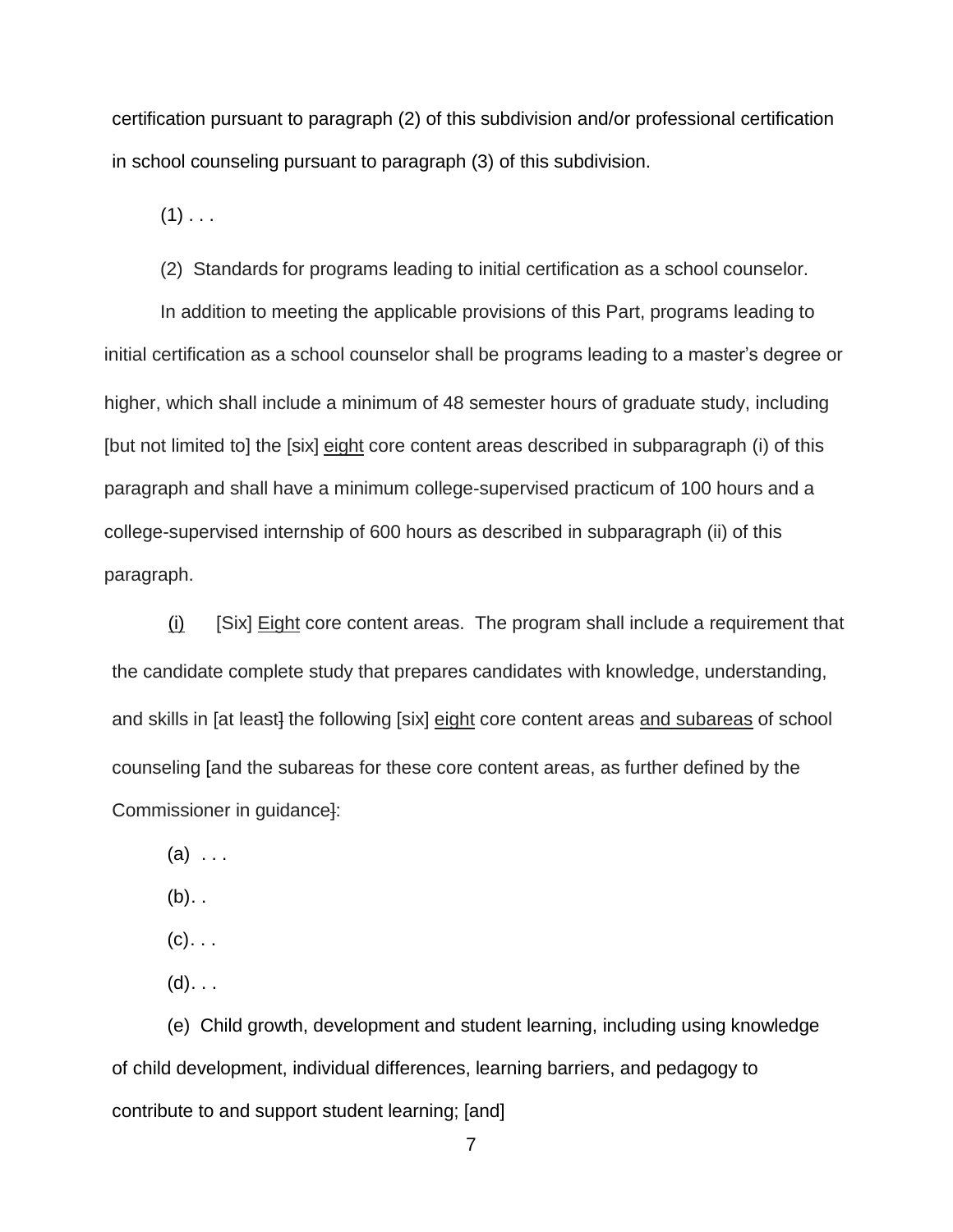$(f) \ldots$ 

(g) Best practices for the profession and in school counseling programming, including assessing, developing, implementing, leading, and evaluating a data-driven school counseling program that is comprehensive, utilizes best practices and advances the mission of the school; and

(h) Research and program development, including the use of research and evaluation in advancing the school counseling program, its components and the profession.

 $(ii)$  . . .

(3) Standards for programs leading to professional certification as a school counselor. Programs leading to professional certification as a school counselor shall require a candidate to complete either:

(b) a registered program leading to a master's degree, with a minimum of 60 semester hours of graduate study, which shall meet the program registration requirements for a school counselor program leading to the initial certificate as described in paragraph (2) of this subdivision. [including but not limited to, 48 semester hours of graduate study, the 100 clock hours of practicum and the 600 clock hour internship, and also require the candidate to complete a minimum of 12 semester hours of additional graduate study in at least the following two core content areas and the subareas for these core content areas, as further defined by the Commissioner in guidance: best practices for the profession and in school counseling programming, including assessing, developing, implementing, leading, and evaluating a data-driven school counseling program that is comprehensive, utilizes best practices, and advances the mission of the school; and research and program development, including the use of research and evaluation in advancing the school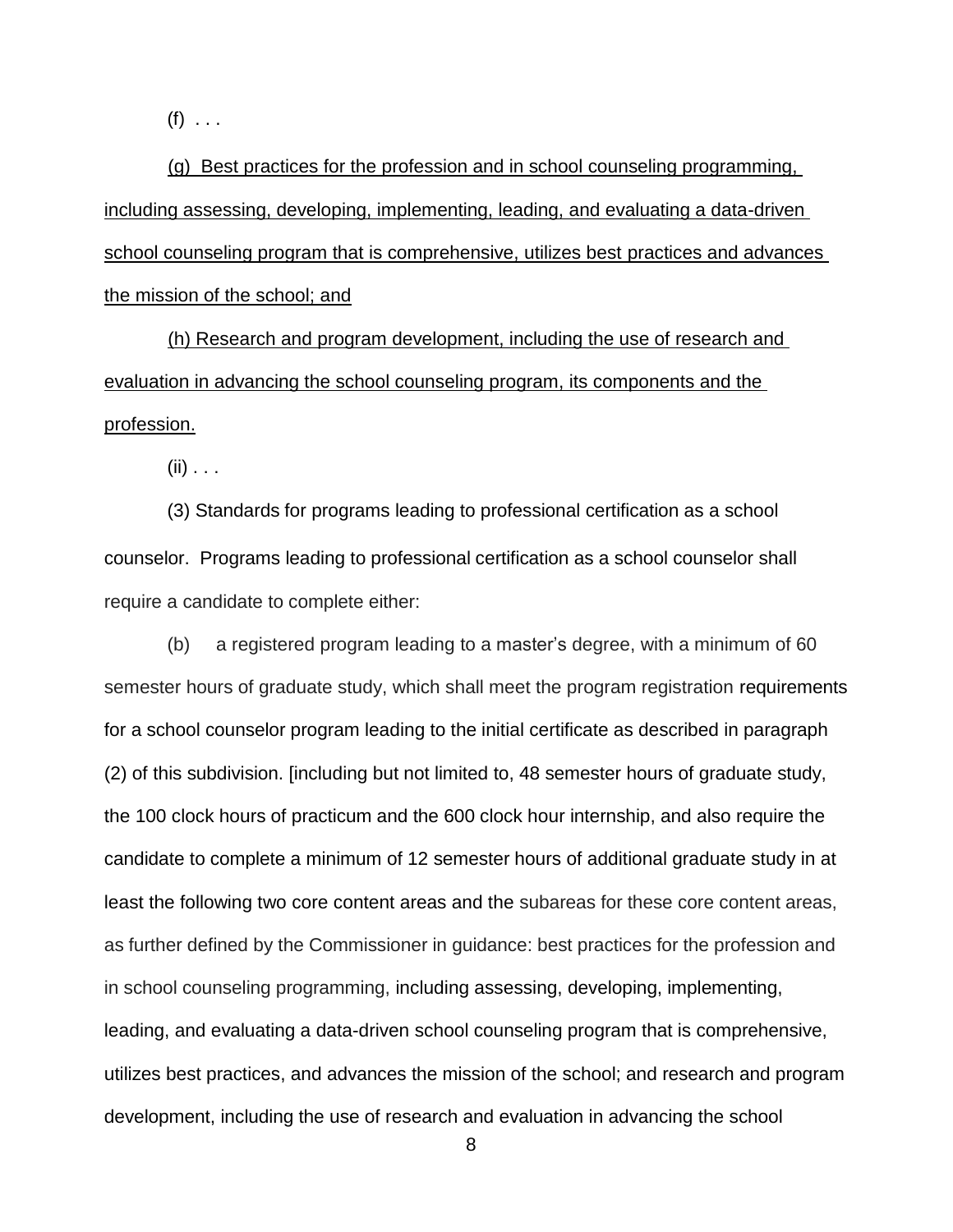counseling program, its components and the profession]; or

(ii) a registered program leading to an advanced certificate with a minimum of 12 semester hours of graduate study in any of the eight core content areas of school counseling as described in paragraph (2)(i) of this subdivision. [at least the following two core content areas and the subareas for these content areas, as further defined by the Commissioner in guidance: best practices for the profession and in school counseling programming and research and program development, as described in subparagraph (i) of this paragraph]. Only individuals who have completed a registered school counselor program leading to initial certification as a school counselor or its equivalent, and who hold their initial certification as a school counselor, or individuals who have met the requirements for initial certification as a school counselor, shall be admitted to a school counseling program that leads to an advanced certificate.

 $(4)$  . . .

(5) Accreditation. School counseling programs registered for the first time on or after September 1, [2020] 2021 leading to initial and/or professional certification under this subdivision shall be accredited by an acceptable professional education accrediting association, meaning an organization which is determined by the Department to have equivalent standards to the State's registration standards, that is approved by the department and is recognized by the United States Department of Education or the Council for Higher Education Accreditation, within seven years of the date of their initial registration, and shall be continuously accredited thereafter by an acceptable professional education accrediting association.

3. The title of Subpart 80-2 of the Regulations of the Commissioner of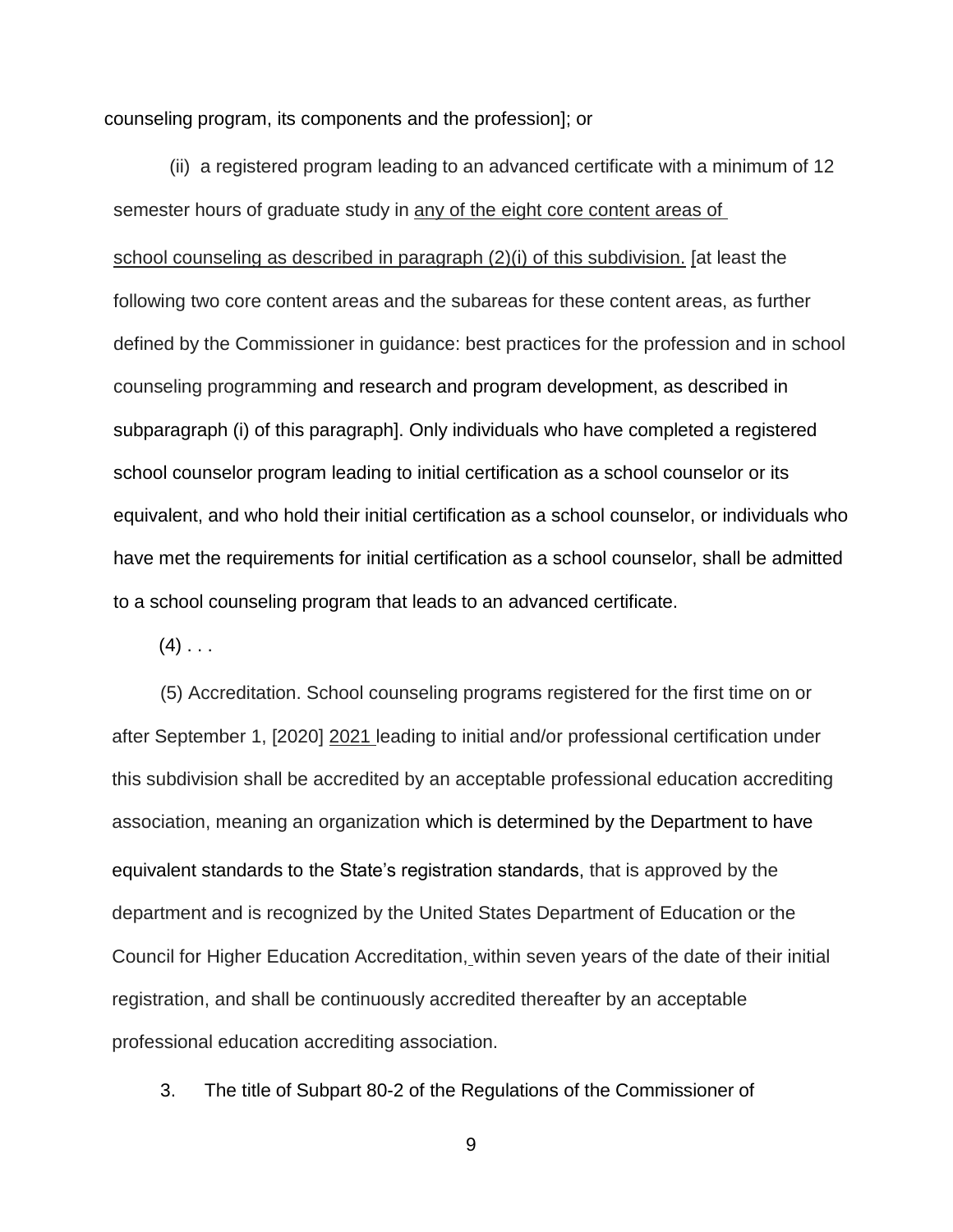Education is amended, to read as follows:

#### SUBPART 80-2

REQUIREMENTS FOR CERTIFICATES IN THE CLASSROOM TEACHING SERVICE APPLIED AND QUALIFIED FOR ON OR BEFORE FEBRUARY 1, 2004,

THE ADMINISTRATIVE AND SUPERVISORY SERVICE APPLIED FOR ON OR BEFORE SEPTEMBER 1, 2006, AND THE PUPIL PERSONNEL SERVICE (EXCEPT FOR CERTIFICATES FOR SCHOOL COUNSELING APPLIED AND QUALIFIED FOR

ON OR AFTER [SEPTEMBER 2, 2022] FEBRUARY 2, 2023).

4. Section 80-2.1 of the Regulations of the Commissioner of Education shall be amended, to read as follows:

§80-2.1 Application of this Subpart and definitions.

(a) Application of this Subpart.

(1) Provisional certificates.

- $(i) \ldots$
- $(ii)$  . . .

(iii) Candidates who apply and qualify for the provisional certificate in the title school counselor prior to [September 2, 2022] February 2, 2023 shall be subject to the requirements of this Subpart. Candidates who do not meet these requirements shall be subject to the requirements of Subpart 80-3 of this Part, unless otherwise specifically prescribed in this Part.

- (2) Permanent certificates.
- $(i) \ldots$
- $(ii) \ldots$
- $(iii)$  ...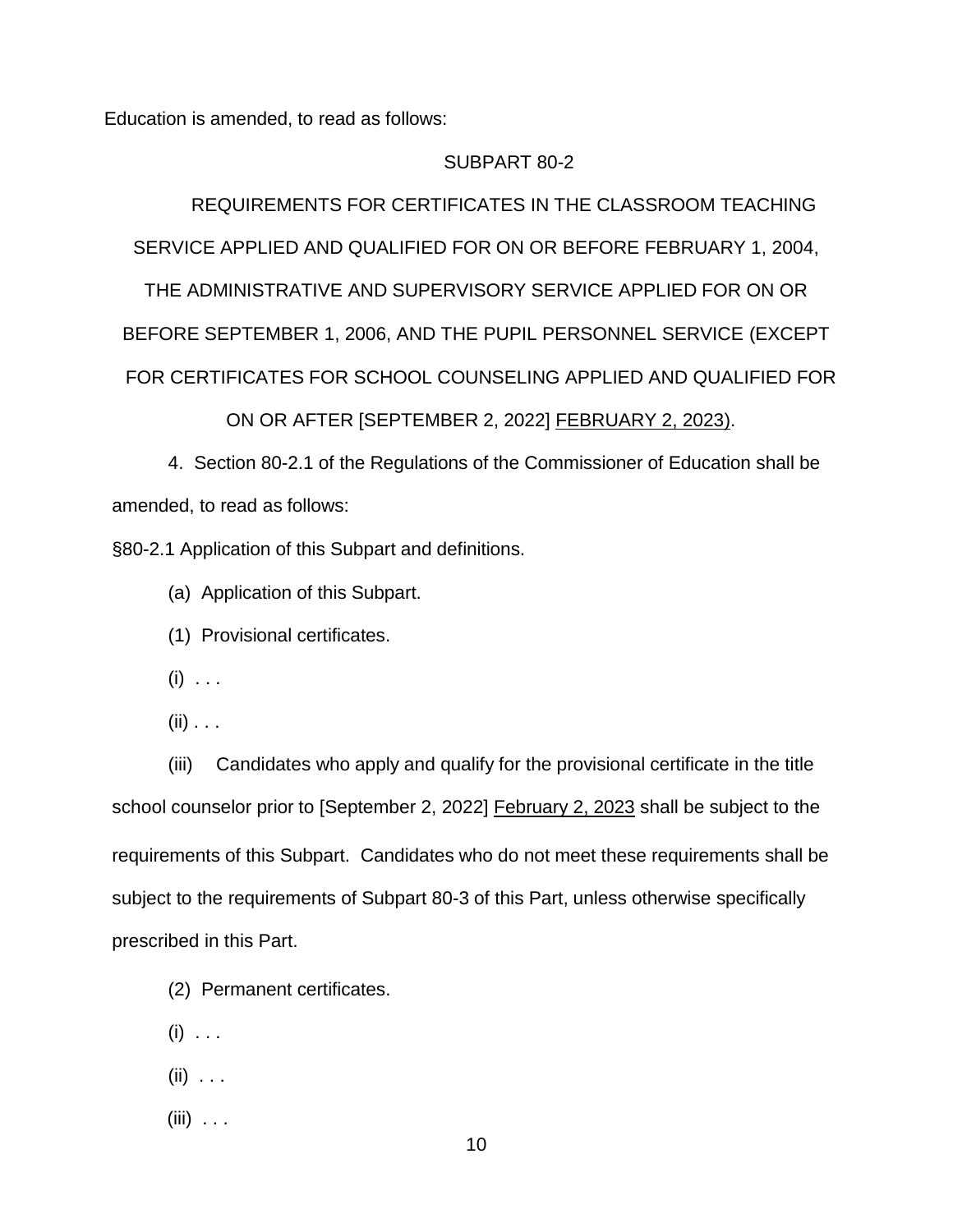$(iv) \ldots$ 

(v) Candidates with an expired provisional certificate in the title school counselor who apply for a permanent certificate in the title school counselor prior to [September 2, 2022] February 2, 2023 shall be subject to the requirements of this Subpart, provided that they have been issued a provisional certificate in this title and have met all requirements for the permanent certificate while under a provisional certificate that was in effect. Candidates with expired provisional certificates who apply for permanent certificates in the title school counselor on or after [September 2, 2022] February 2, 2023 or who do not meet these conditions shall be subject to the requirements of Subpart 80-3 of this Part, unless otherwise specifically prescribed in this Part.

5. The title of Subpart 80-3 of the Regulations of the Commissioner of Education is amended, to read as follows:

#### SUBPART 80-3

REQUIREMENTS FOR CERTIFICATES IN THE CLASSROOM TEACHING SERVICE APPLIED AND QUALIFIED FOR ON OR AFTER FEBRUARY 1, 2004, THE EDUCATIONAL LEADERSHIP SERVICE APPLIED FOR ON OR AFTER SEPTEMBER 2, 2007, AND AS A SCHOOL COUNSELOR APPLIED AND QUALIFIED FOR ON OR

### AFTER [SEPTEMBER 2, 2022] FEBRUARY 2, 2023.

6. Section 80-3.1 of the Regulations of the Commissioner of Education is amended, to read as follows:

(a) Application of this Subpart.

(1) Candidates who apply on or after February 2, 2004 for certificates valid for classroom teaching service, and on or after September 2, 2007 for certificates valid for the educational leadership service, and on or after [September 2, 2022] February 2,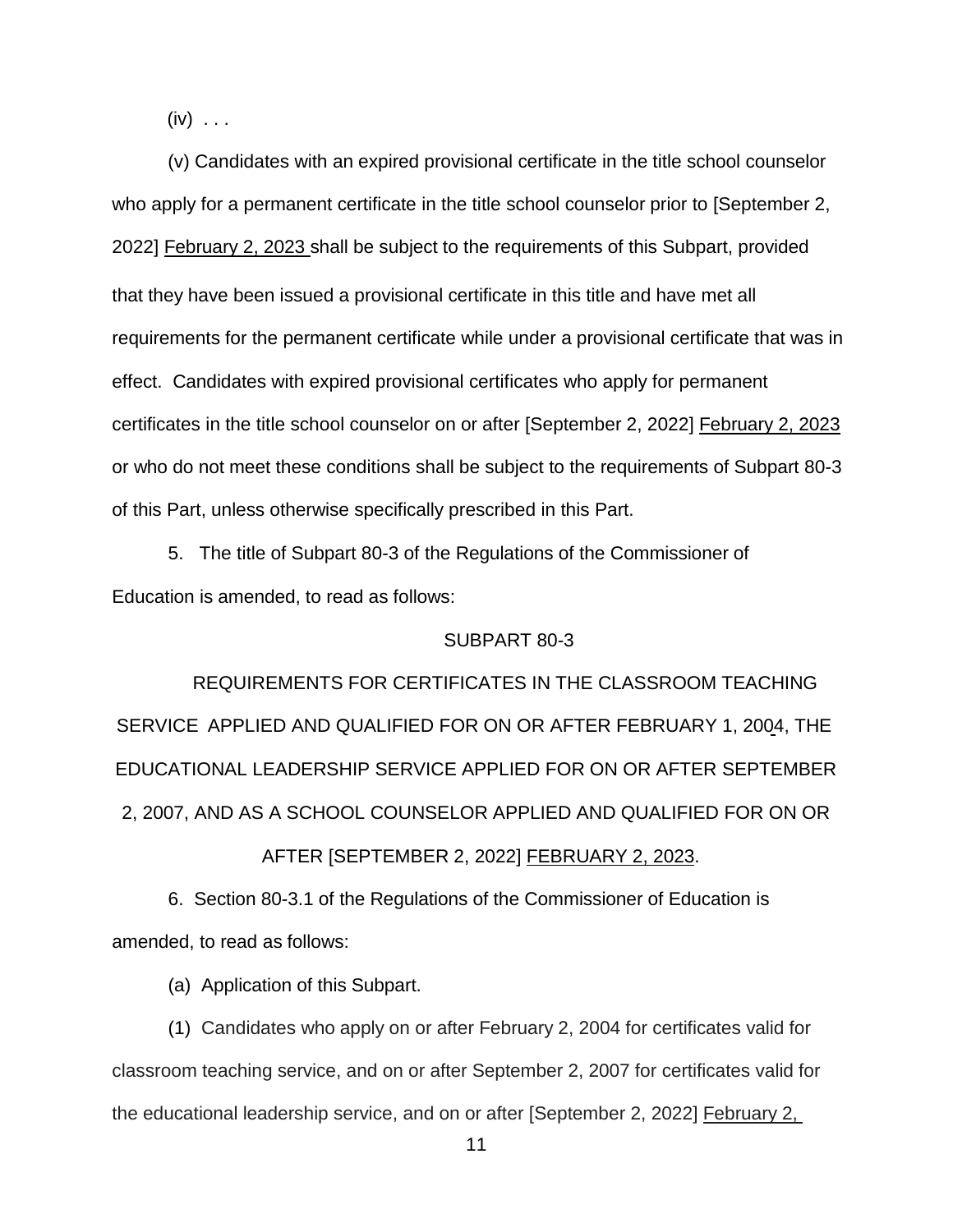2023 for certificates valid for school counselors, shall be subject to the requirements of this Subpart, unless otherwise specifically prescribed in this Part, and except as prescribed in paragraph (2) of this subdivision.

7. Subparagraph (ii) of paragraph (2) of subdivision (a) of section 80-3.11 of the Regulations of the Commissioner of Education is amended, to read as follows:

(ii) Examination. Candidates applying for certification on or after [September 2, 2022] February 2, 2023 shall submit evidence of having achieved a satisfactory level of performance on the New York State examination for school counselors or other equivalent examination as approved by the Commissioner, if available.

8. Paragraph (3) of subdivision (a) of section 80-3.12 of the Regulations of the Commissioner of Education is amended, to read as follows:

(3) The candidate shall complete 48 semester hours of graduate coursework that includes study in each of the following [six] eight core content areas:

- $(i)$  . . .
- $(ii)$  . . .
- $(iii)$  . . .
- $(iv)$  ...

 $(v)$  Child growth, development and student learning; [and]

 $(vi) \quad \ldots$ 

(vii) Best practices for the profession and in-school counseling programming; and

(viii) Research and program development to advance the school counseling

#### program, its components and the profession.